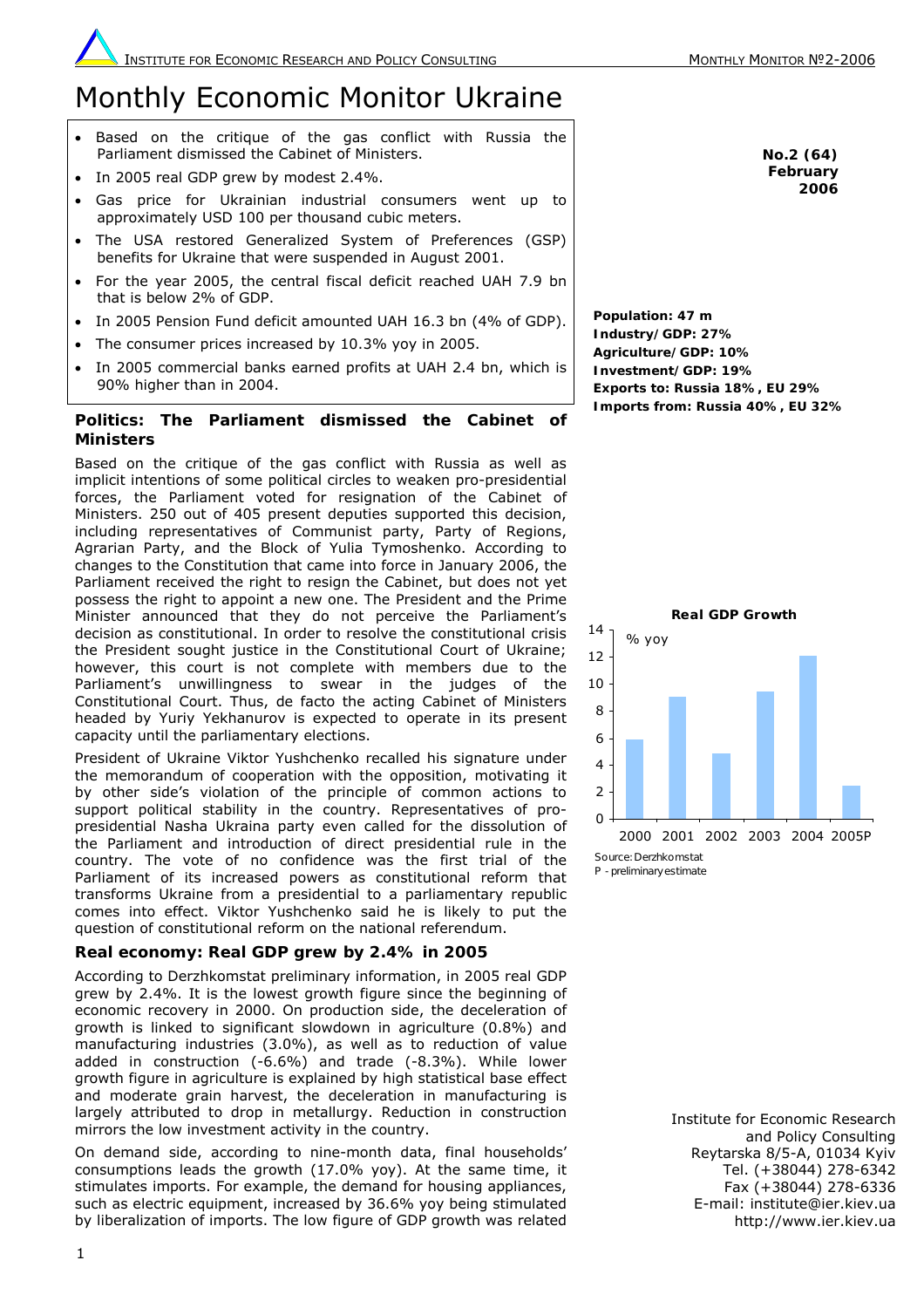to deteriorating external demand that led to reduction in real exports of goods and services (-10.5% yoy) and depressed investment activity that was reflected in decline of real gross fixed capital accumulation (-1.0% yoy).

Industrial output in 2005 increased by moderate 3.1% compared to 12.5% growth in the previous year. The stable growth of food and chemical industries was counterweighted by drop in metal production and deceleration of machine building.

#### **Sectoral trends: Gas price for industrial consumers increased**

*Energy*. According to Naftogaz in January gas price for Ukrainian industrial consumers went up to nearly USD 100 per thousand cubic meters (including VAT) in response to the increase in imported gas price. However, even this price covers only nearly 90% of costs of gas from Russia and Turkmenistan. The cost of gas used by heating enterprises is even farther from cost covering levels. Thus, further gas price growth is expected.

*Privatisation.* In 2006 privatisation revenues are planned at UAH 2.12 bn, which is rather moderate compared to historically highest revenues in 2005 at more than UAH 20 bn. Privatisation plans for 2006 still remain unclear. In January the President signed the Law that prohibits privatisation of big machinery plant "Turboatom" and chemical plant Odessa Portside Factory in 2006. On the one hand, this decision seems correct, especially taking into account political and economic instability on the eve of parliamentary elections in March. On the other, the suspension of privatisation and absence of new privatisation program undermines consistency and efficiency of property transformation process.

*Agriculture***.** From January 20, 2006 Russia banned imports of Ukrainian livestock products (including dairy products) allegedly due to numerous violations of Russian veterinary legislation. Since Russia is an important export market for Ukraine consuming 63% of the total dairy export, domestic producers would suffer considerable losses predominantly through lower procurement prices. The ban would lead domestic oversupply of livestock products and a decrease in domestic prices.

#### **External sector: The USA restores Generalized System of Preferences benefits for Ukraine**

In January the USA lowered Ukrainian designation from "priority foreign country" to "priority watch list" under trade legislation on enforcement and protection of intellectual property rights. As a result, the USA restores Generalized System of Preferences (GSP) benefits for Ukraine that were suspended in August 2001. The revision of Ukraine's status became possible after the Verkhovna Rada passed the law introducing criminal responsibility for production of pirated CDs in July 2005. The GSP provides preferential duty-free treatment for 3,400 products, including such important for Ukraine export products as iron and steel articles, electrical and railway products, and casein.

According to the Derzhkomstat, between January and November commodity exports increased by 5.6% yoy in dollar terms, while imports grew by 24.6% yoy. As a result, the negative merchandize trade balance reached USD 1.3 bn compared to a positive USD 3.4 bn balance in the same period of 2004. Liberalization of imports regime, real appreciation of hryvnia, growth of oil prices and reduced external demand are among the reasons for negative trade balance.

## **Fiscal policy: Central fiscal deficit was under 2% of GDP in 2005**

In 2005 central fiscal revenues were executed at 99%. In particular, the revision of plan allowed over-execution of revenues from enterprise profit tax and profits of state-owned enterprises by 4% and 7% respectively. Despite the decrease in overdue VAT refund arrears to UAH 0.6 bn, the VAT revenues was over-executed by 1%.

 $\overline{2}$ 





Source: Derzhkomstat



Source: State Treasury



Source: Derzhkomstat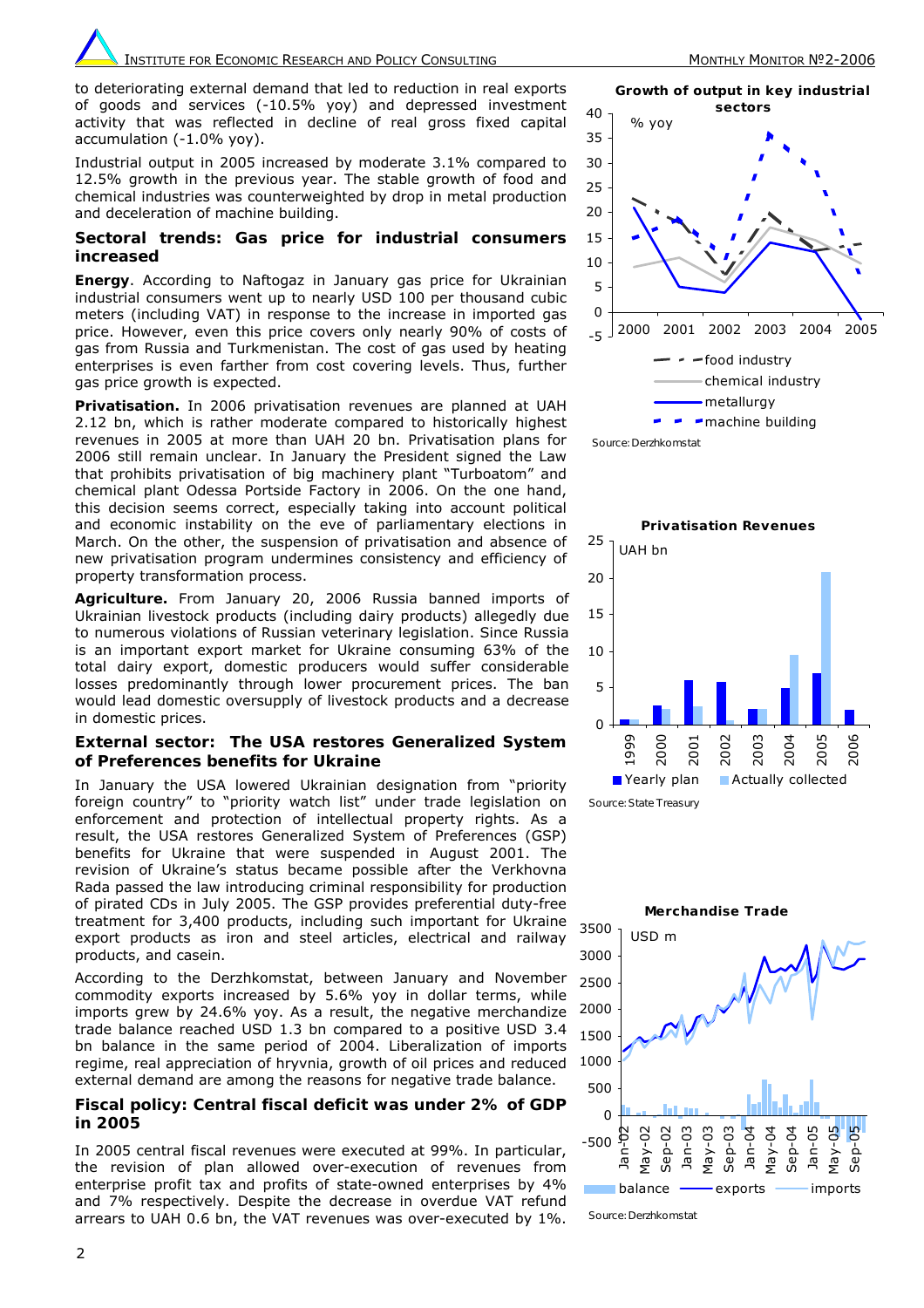At the same time, the state under-received rent payments and NBU profits, execution levels of which were 89% and 79% respectively. The central fiscal expenditures remained 4% below the annual plan. The central and consolidated fiscal deficits were respectively UAH 7.9 and 7.7 bn (below 2% of GDP) in 2005.

## **Social Sector: Pension Fund deficit was UAH 16.3 bn in 2005**

According to the Pension Fund, in 2005 total Fund's expenditures on pension payments doubled as compared to 2004 and exceeded UAH 64.0 bn accounting for almost 16.0% of GDP. The total central fiscal transfer to the Pension Fund reached UAH 22.7 bn, from which UAH 16.3 bn (near 4% of GDP) were directed to financing the Fund's deficit. It is 2.7 times higher than in the State Budget 2005 approved in December 2004. For 2006, the central fiscal transfer for financing Fund's deficit is planned at UAH 7.3 bn. Although planned deficit is lower than in 2005, it might increase during the year if the government fails to conduct policies aimed at improving business climate, and thus, encouraging wage growth in economy.

### **Monetary policy: In 2005 the consumer prices increased by 10.3%**

In 2005 the consumer prices increased by 10.3% yoy, thus remaining above ten percent level the second year in a row. The key factor behind consumer price growth was the increased households' demand for food products not supported by adequate supply. The demand was stimulated by expansionary social and wage policies of the government, while supply was constrained by existing domestic production capacities and high protection of agricultural market against imports. Although in the second half of 2005 the food price growth slowed contributing to decelerating path of consumer inflation, an increase in service sector tariffs, in particular, transportation, electricity and utility tariffs, has become an additional inflation-generating factor.

Growth rates of monetary aggregates in 2005 replicated steep upward trends of previous years, once again confirming that the inflation had non-monetary character. Monetary base increased by 53.9%, while money supply by 54.8%. The increase in money supply is to a large extent explained by reinstatement of bank deposits after 2004 crisis and UAH 4.2 bn payment for metallurgical plant "Kryvorizhstal" to its previous owner.

#### **Financial markets: Profits of commercial banks increased by 90% in 2005**

*Banking sector.* According to the NBU, commercial banks in 2005 earned profits at UAH 2.4 bn, which is 90% higher than in 2004. In 2005 the banking sector also performed better in the terms of efficiency: the return on capital increased from 8.43% to 10.28%, while the return on assets changed only slightly from 1.07% to 1.31%. As before, interest earnings continued to be the main source of revenues in the banking sector providing nearly 70% of total revenues. The distinctive feature in last year's development was rapidly increasing households crediting. The share of credits granted to households in the total volume of credits grew to above 21% from 15% at the end of 2004. The upward trend signals that the role of commercial banks in stimulating the private consumption of durable goods is becoming more important.

*Exchange rate*. In mid-January the political instability associated with 'no confidence' vote for the Cabinet of Ministers and uncertainty resulted from increased gas price led to a temporary hike in the price of hryvnia from 5.05 UAH/USD to 5.15 UAH/USD bid rate at interbank market. However, the NBU interventions reduced the rate and allowed preserving the official rate at 5.05 UAH/USD. The NBU spent USD 940 m of official reserves during the month, thus, reducing the reserves to USD 18.6 bn.

**Central fiscal revenues**



Source: Treasury reports **UAH bn** 

**CPI and Monetary Base Development** 



Source: Derzhkomstat, NB U



Source: UFS, NB U